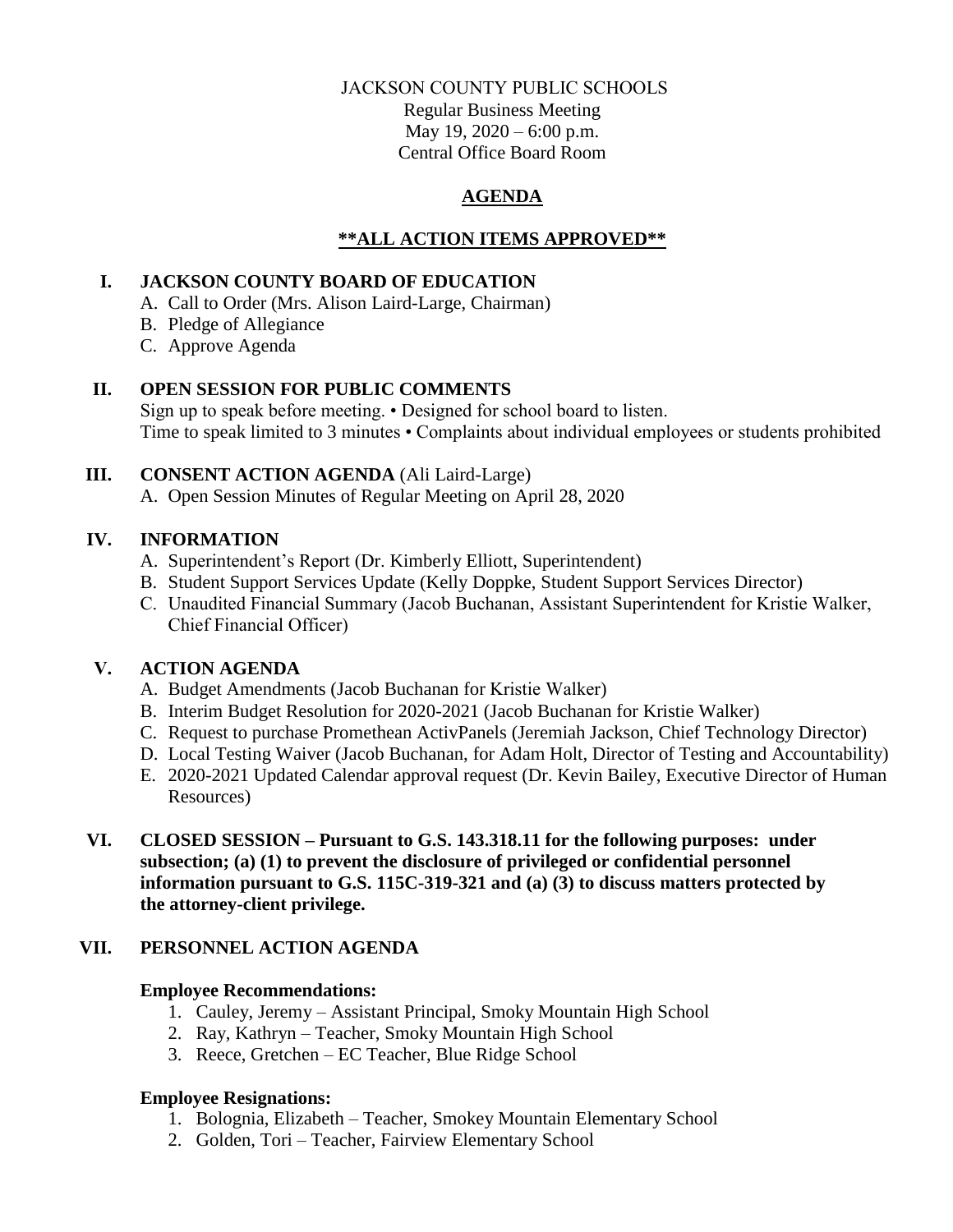- 3. Henson, Karissa Teacher Assistant, Cullowhee Valley Elementary School
- 4. Nidiffer, Emilee Teacher, Jackson County Early College

#### **Administrator and Director Contract Renewals:**

- 1. Bryson, April
- 2. Cauley, Jeremy
- 3. Cowan, Kheri
- 4. Crews, Meagan
- 5. Doppke, Kelly
- 6. Fernandez, Wanda
- 7. Francis, Josh
- 8. Graning, Evelyn
- 9. Jackson, Jeremiah
- 10. Jacobs, Melanie
- 11. Macaulay, Eleanor
- 12. Marr, Michelle
- 13. Metz, Dr. Tracie
- 14. Watson, Joshua
- 15. Whisnant, Holly

#### **Teacher Contract Renewals: Blue Ridge Early College**

- 1. Accardo, Nicholas
- 2. Elkins, Brittany
- 3. Hawkins, Alliosn
- 4. Langford, Gerald
- 5. Littlefield, Aaron
- 6. Reece, Elijah
- 7. Sudia, Lee
- 8. Winston, Amy

#### **Blue Ridge School**

- 1. Cachine, Brittani
- 2. Holden, Josie
- 3. Smithdeal, Erica
- 4. Watkins, Susan
- 5. Westwood, Nicole

#### **Cullowhee Valley Elementary School**

- 1. Boughman, Kimberly
- 2. Brown, Eryn
- 3. Eller, Rena
- 4. Foxx, Kieran
- 5. Friesen, Cassandra
- 6. Harris, Whitney
- 7. Jones, Charles
- 8. Joyner, Alexandria
- 9. Parker, Lindsey
- 10. Pierce, Joshua
- 11. Pitcher, Beth
- 12. Pollack, Brad
- 13. Sutton, Natalie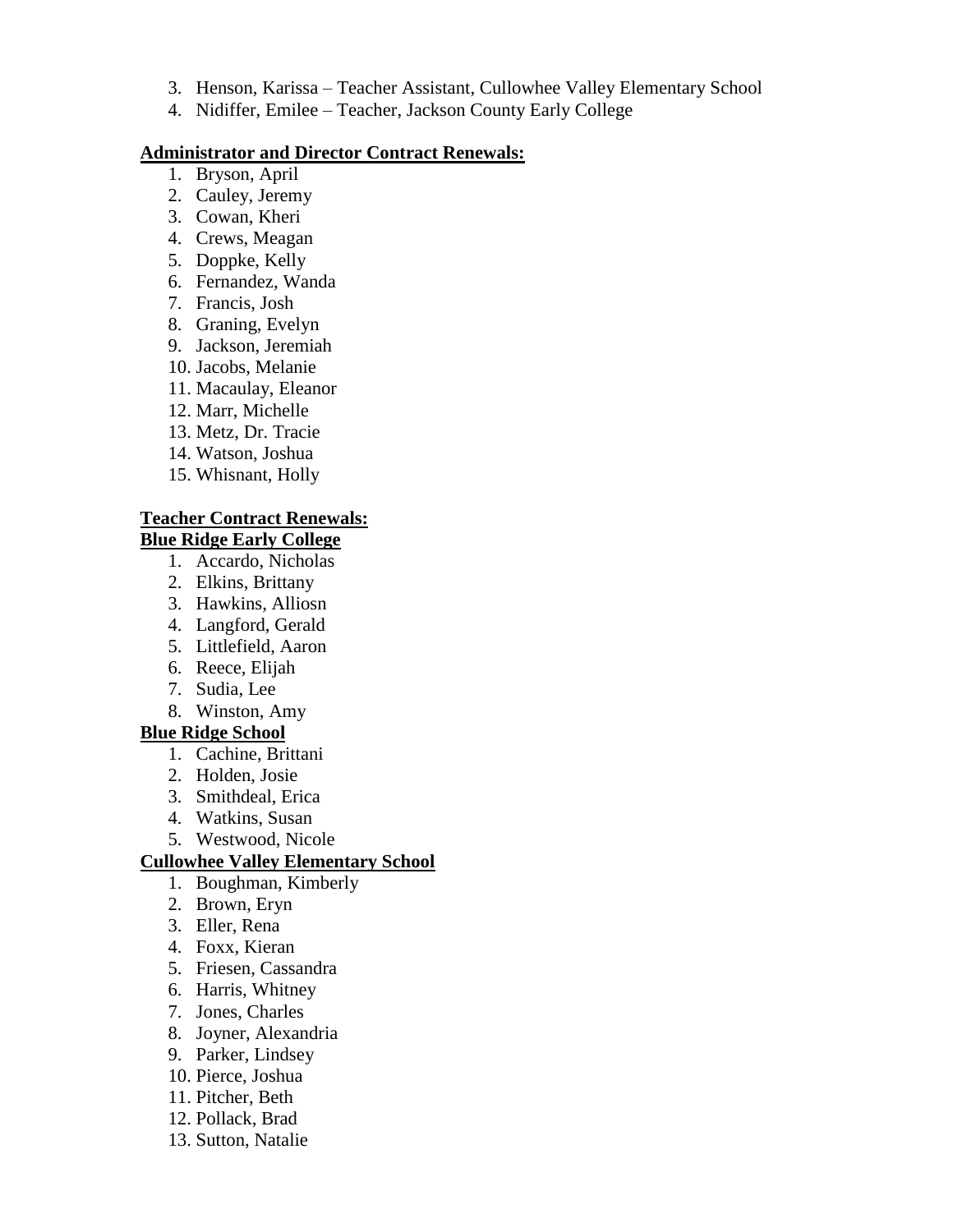#### 14. Walawender, Cassandra

#### **Fairview Elementary School**

- 1. Barlowe, Rebecca
- 2. Crawford, Grace
- 3. Crawford, Nancy
- 4. Derks, Mark
- 5. Geary, Erica
- 6. Montieth, Kathryn
- 7. Mulligan, Tyler
- 8. Shew, Kirstyn
- 9. Smith, Steven
- 10. Spier, Ashley
- 11. Sullivan, Hannah
- 12. Thompson, Julie
- 13. Wilson, Erik

#### **Jackson Community School**

- 1. Dills, Monica
- 2. Geary, Saskia
- 3. Gilchrist, Marjorie
- 4. Hardin, Benjamin
- 5. McCardle, Judy

#### **Jackson County Early College**

1. Hallman, Sabrina

#### **Scotts Creek Elementary School**

- 1. Bailey, Amber
- 2. Callaway, Molly
- 3. Copeland, Heather
- 4. Gunter, Gertrude
- 5. Irons, Tiffiney
- 6. Long, Michelle
- 7. Medford, Julia
- 8. Medford, Sydney
- 9. Moore, Wanda
- 10. Platt, Hannah
- 11. Powell, Grace
- 12. Queen, Mackenize
- 13. Starnes, Alana
- 14. Trempe, Andrea

#### **Smokey Mountain Elementary School**

- 1. Brower, Brittany
- 2. Cherry, Gina
- 3. Cox, Rachel
- 4. Green, Melina
- 5. Miller, Scott
- 6. Noran, Nicola
- 7. Sandoval, Cassandra
- 8. Sink, James
- 9. Stiles, Maria

#### **Smoky Mountain High School**

1. Boone, Jerrod